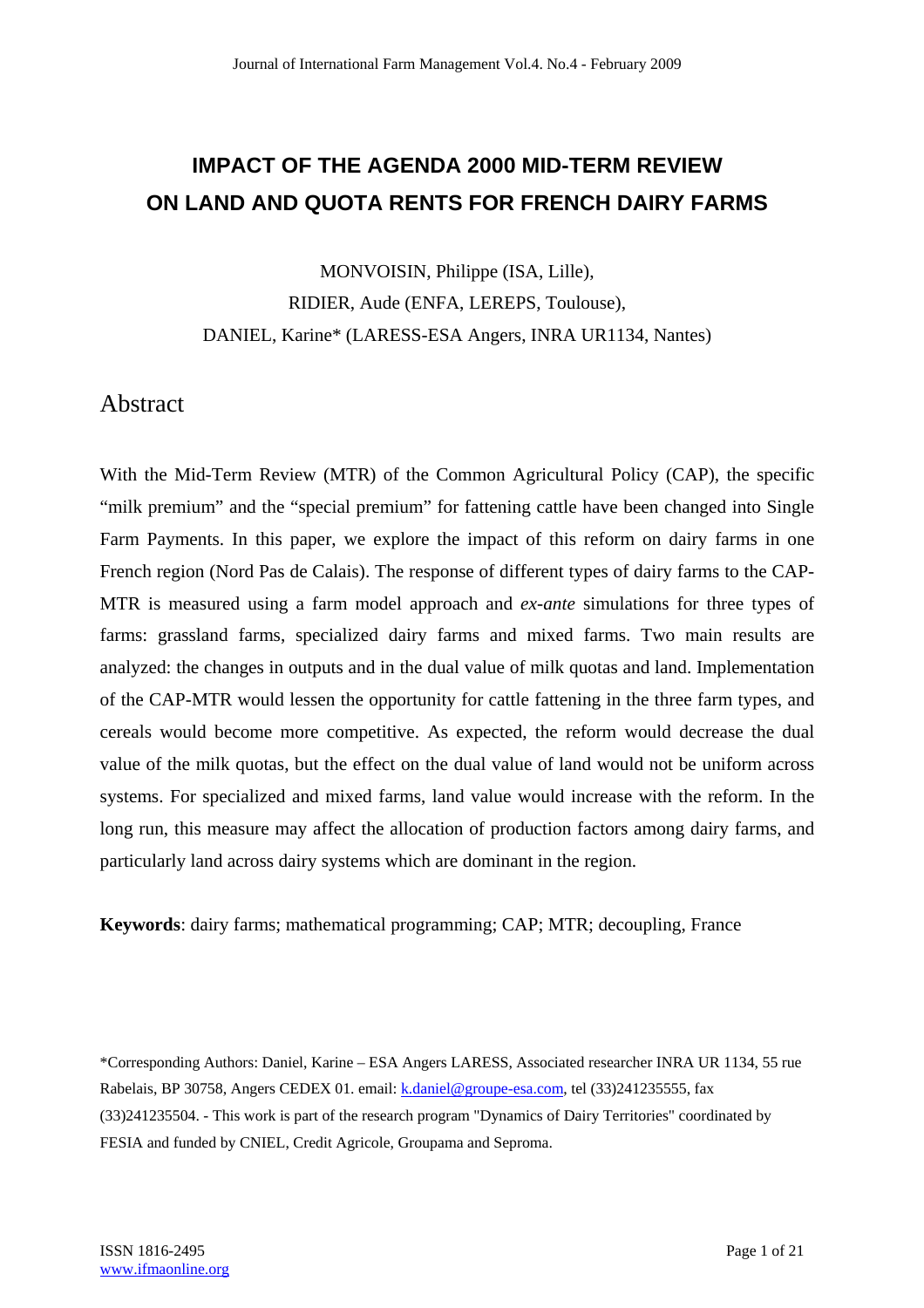### **Introduction**

 Like other European milk producers, the livelihood of around 6 000 dairy farmers from the Nord-Pas-de-Calais region (France) depends on the Common Agricultural Policy (CAP) and on the subsidies linked to production (6 % of the European budget). Until 1995, the milk price was heavily supported through a minimum price for butter and milk powder. The CAP-MTR has modified these rules: part of this support is now directly distributed to farmers in proportion to their quota size (35.5  $\oplus$  from 2006 onwards) to compensate for a 25 % decrease in the institutional price of butter and a 15 % decrease in the price of milk powder. In the Nord-Pas-de-Calais 59 % of the milk produced is transformed into industrial products, whose prices are strongly dependent upon European policy. In addition to these price decreases, dairy farmers are also confronted with the partial decoupling of CAP direct payments on arable crops and bovine animals now integrated into a Single Farm Payment (SFP). The milk subsidy is entirely decoupled and farmers are no longer required to produce in order to receive this decoupled subsidy. In addition, the total amount of direct subsidies is modulated and farmers also have to deal with new cross-compliance rules concerning the environment, public safety and animal welfare in order to receive the decoupled premium.

In the Nord-Pas-de-Calais, dairy farms represent  $1/3<sup>rd</sup>$  of all farms. The dairy production systems are varied: mixed crop-livestock farms, grazing dairy farms, specialized dairy farms. In the Nord-Pas-de-Calais,  $2/3^{rd}$  of the dairy farmers are also crop producers, who are considering ceasing as bovine producers to specialize in crops, without losing the benefits of the decoupled subsidies. After implementation of CAP-MTR in France, intensive specialized and mixed crop-dairy farms receive higher SFPs than extensive grazing dairy farms because of higher references linked to crop areas declared in 2002. Most dairy farms comprise both crop and forage areas, which can easily be converted into commercial cropping or into urban or industrial areas. In this context, and considering the projected milk price decrease expected from CAP-MTR, livestock farmers are questioning their farm management choices. Is it better to substitute crops for grassland (with the same level of decoupled subsidy)? Considering the various areas in Nord Pas de Calais (according to different climatic and soil contexts, and to the proximity of urban areas), it is clear that the choice between permanent pasture and crops is more or less realistic. But the intensification of dairy supply in some areas also risks inducing environmental degradation (in vulnerable areas), which are denounced by the new CAP (Oglethorpe, 2005).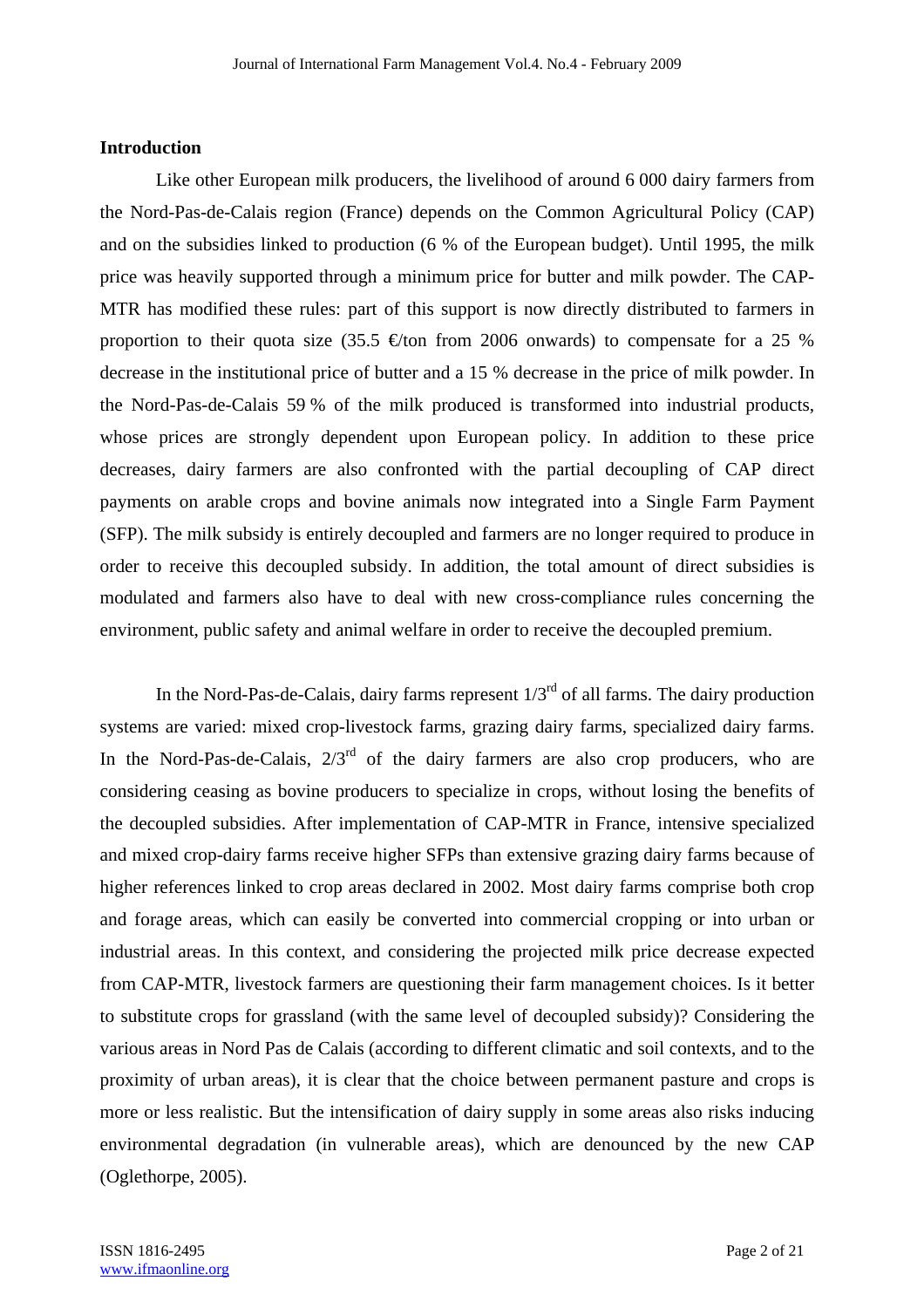This CAP-MTR is applied in the French dairy quota framework. In France, dairy quotas are not tradable. They are linked with the land and can be traded or rented, in certain conditions, within the land market. So, in France there is a land market for both types of land: with and without dairy quotas. In addition, the land market is regulated by public organizations that can redirect land exchanges, and especially land sold with dairy quotas in order to favor specific farmers according to regional priorities. Public intervention is especially used to favor the entry of young farmers into agriculture or to develop the activities of small farms. In this framework, it is impossible to observe the effect of a single policy change on the dairy quota market, nor the effect of such policy on the land market since it is influenced by national or regional public intervention. Observed land prices can't be totally coherent with shadow prices resulting from partial equilibrium models since such public intervention is not accounted for in these models. But the relative changes in shadow prices of land and dairy quotas before and after reform can be estimated *ex ante* with the farm level model.

 In this context, the aim of this paper is to analyze the effects of the 2003 CAP-MTR on three kinds of typical dairy farms in the Nord Pas de Calais Region. A farm level mathematical programming model is employed to assess the effects of the reform on factor allocation and on the optimal output choices for farmers including the implications for their incomes. Farm-level models have limitations in relation to the global agricultural supply, but they are built at a scale which permits technical approaches to the production function and that enables the relationship between technical and environmental processes to be depicted (Flichman Jacquet 2003, Janssen and Van Ittersum 2007, Heckelei and Britz, 2005). At this scale, we can also show the changes in the pressure on natural resources, and particularly, on land. The specificity of this approach is to depict the complexity of production functions of dairy farms and also to account for environmental issues linked with the technical patterns (Crosson *et al.*, 2006; Veysset *et al.*. 2005; Revell and Oglethorpe, 2003, FAPRI Ireland 2000, Kleinhanss *et al.*. 2002, Ridier and Jacquet, 2002, Colman, 2002).

 Using this approach, the relative profitability of the three farms types after the implementation of CAP-MTR can also be assessed through the stress on both land and quota values, which can be determined through their shadow prices.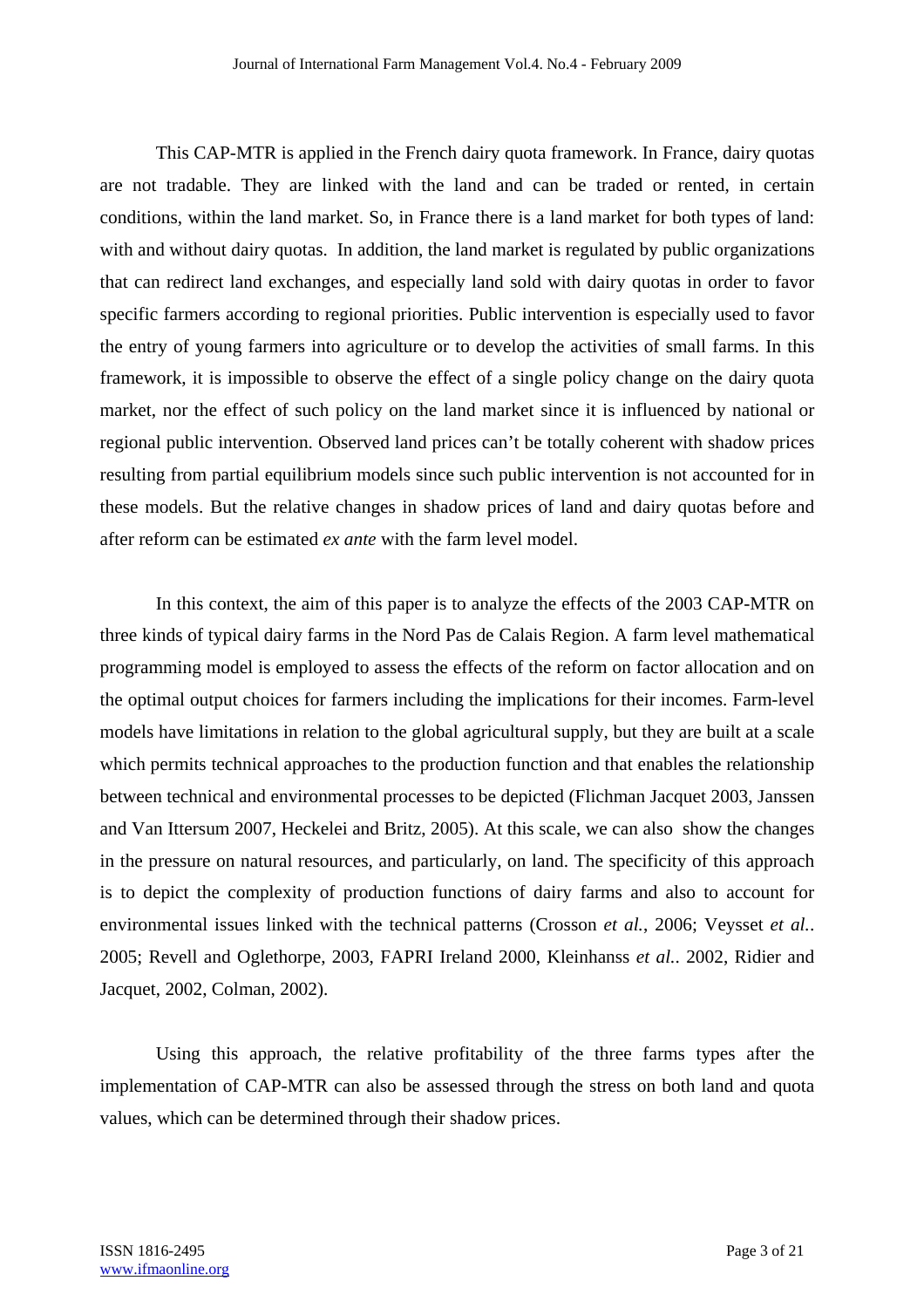The model's assumptions are presented in the first section of the paper. The farm-level model is then calibrated according to the three different farm types (section 2). After that, two policy scenarios are tested (2008 with and without CAP-MTR) and the results are presented and discussed in the third section of the paper.

### **1- The dairy farm model**

A farm level deterministic static model is built to represent the main dairy farm systems of the *Nord-Pas-de-Calais* region. The mathematical programming method is based on the conventional assumption of maximizing annual net margin.

### *The objective function*

The planning horizon is one period (one year) . The objective function is based on net margins i.e. the quantity of sales *S* in crops *c* (wheat, maize, sugar beet), and animals *a,*  quantities of milk sold (calculated by multiplying milk productivity per cow  $y_m(a)$  by the number of cows kept *Kept(a)*) minus variable costs *w* per hectare of crops *X(c) ,* forages *X(f)* or per animal *N(a)* and fixed costs *FC* (renting of land, cost of machinery, provision for depreciation of farm equipment), *pricem* is the price of milk. Another variable cost is from animal feeds not provided by the farm (bought forage *B(f)*, bought cereals *B(c)*).

 Concerning the different livestock direct subsidies before 2006, two kinds of premiums are distinguished: slaughter premiums (*slaughprem(a)*) and other premiums; *(prem i(a)),* which depend on stocking density conditionality. The subsidies for arable crops areas are *(prem(c))*. In order to take conditionality into account, binary variables are introduced (*BINi*). After 2006, the new support scheme (partial decoupled payments in France) is introduced with both a single farm payment (*SinglePayment)* per eligible area (*ELLAND*) and a mean regional setaside single payment (*Setaside Payment*) (equation  $1$ )<sup>1</sup>. The total direct payments is modulated (*Modu*), meaning that 5% is withdrawn above a threshold of 5000 $\epsilon$ . The set-aside constraint appears when the crop area exceeds a certain threshold (around 15 ha for the Nord-Pas-de-Calais region). In this case the farmer has to set aside part of his crop area. A binary variable *BIN* is introduced to represent this alternative (equations 2 and 3). If the crop area is over the

<sup>&</sup>lt;sup>1</sup> Details of the calculation of this single payment are developed later on.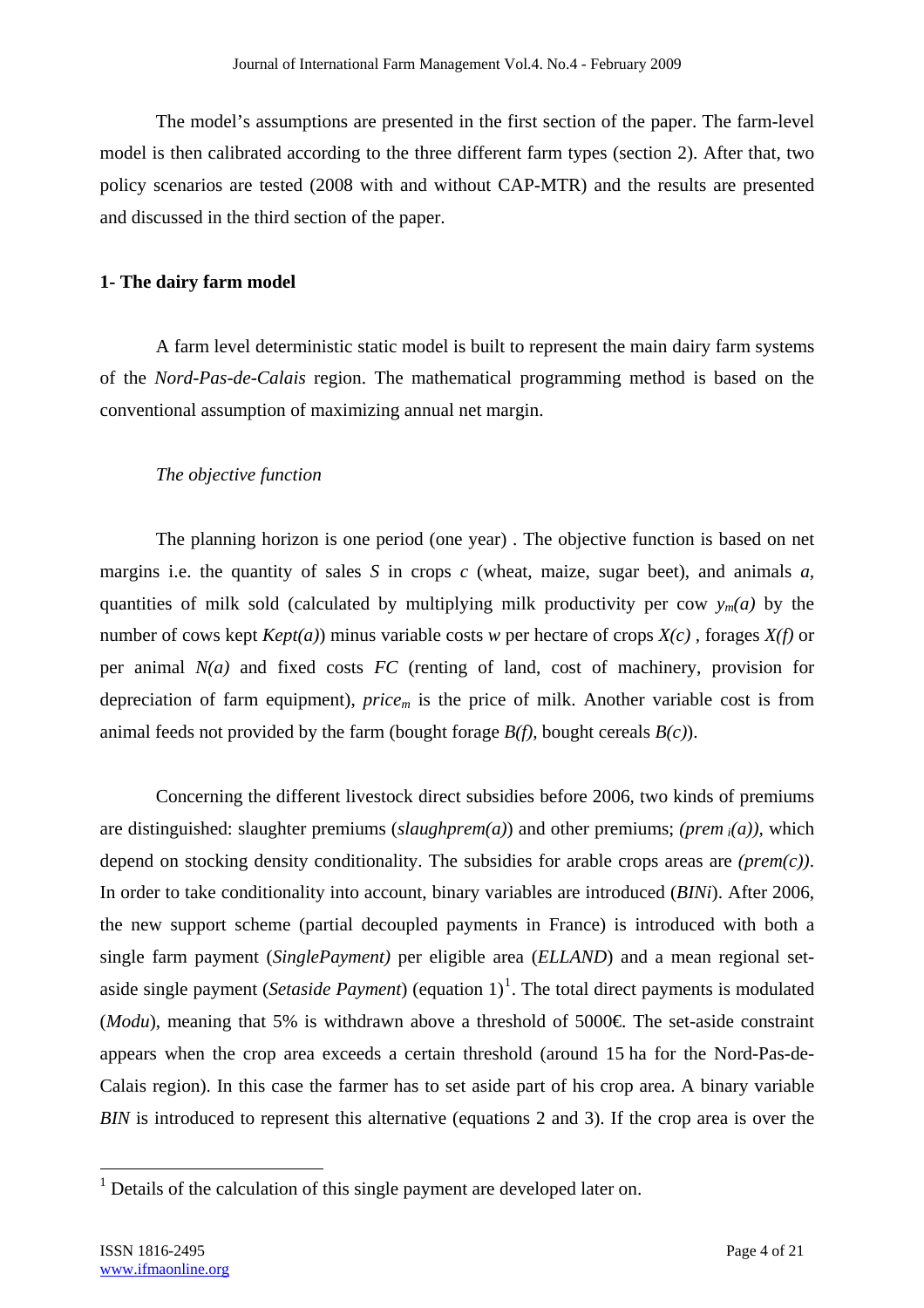threshold, i.e. BIN=0, then, at least 10% of the crop area is set aside. If the crop area is under this threshold (*BIN*=1), then there is no compulsory set-aside.

$$
ObjectiveFunction =
$$
\n
$$
\sum_{c} (S(c) \times price(c) - X(c) \times w(c)) - X(f) \times w(f))
$$
\n
$$
+ \sum_{a} (S(a) \times price(a) - N(a) \times w(a))
$$
\n
$$
+ \sum_{a} (Kept(a) \times y_m(a) \times price_m)
$$
\n
$$
- \sum_{f} B(f) \times price(f) - \sum_{c} B(c) \times price(c)
$$
\n
$$
- FC
$$
\n
$$
+ (1 - Modu) \times \left( \sum_{c} X(c) \times prem(c) + \sum_{a} N(a) \times (slaughprem(a) + prem(a) \times BIN(a)) \right)
$$
\n
$$
+ SETASIDE \times SetsidePayment + ELLAND \times SinglePayment \right)
$$

Equation (1)

$$
BIN \times \sum_{c} X(crops) \le threshold \times BIN
$$
  
Equation (2)  

$$
(1 - BIN) \times X(setaside) \ge (1 - BIN) \times 0.1 \times \sum_{c} X(crops)
$$
  
Equation (3)

 Concerning livestock payments under stocking density compliance, before 2006, two stocking density (*SD*) thresholds have been introduced. If the density is less than 2 Livestock Units (LU) per hectare each bovine male receives a Special Premium for Male Cattle (SPMC) of 149.5  $\in$  If the density is less than 1.4 LU per hectare, each livestock unit supported receives an additional extensification premium of  $40 \text{ } \in \text{ The alternative between both density thresholds}$ is introduced by way of a binary variable (*BIN*) (equation 4).

$$
\sum_{a} N(a) \times BIN(a) \le SD
$$

Equation (4)

**ISSN 1816-2495** Page 5 of 21 www.ifmaonline.org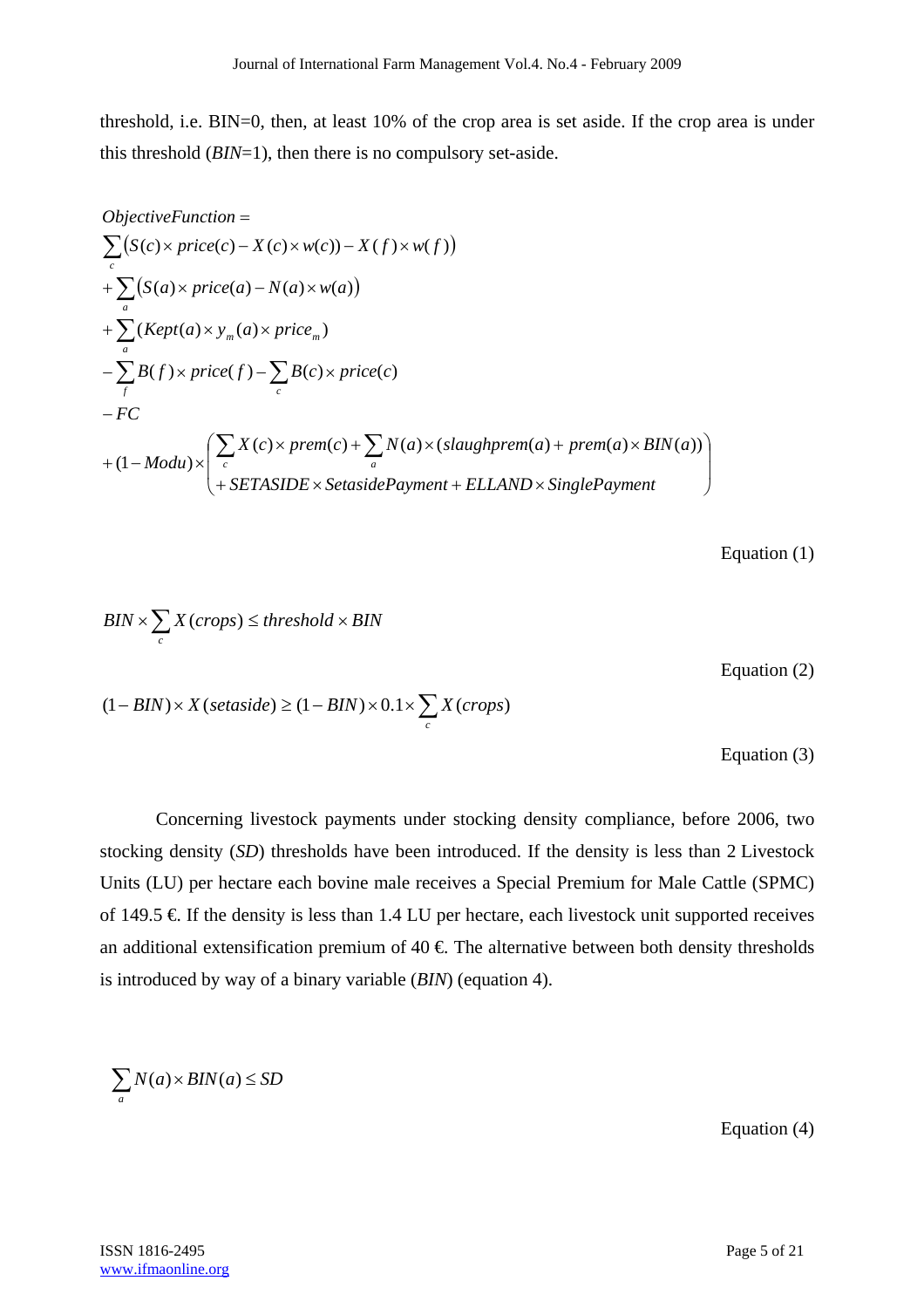#### *Activities*

Dairy farmers can sell three outputs: milk, beef and cereals. Cereals can be sold outside the farm or utilized as forage and both outputs compete for land use.

 In the model, there are 19 activities for cattle and 15 for crops and pasture. These activities correspond to different outputs associated with a range of technical processes corresponding to various levels of intensification.

 For example, cows can be fed with more or less maize or grass. In so doing, the consequences of the reform can be assessed in terms of land use intensity. Male calves can be sold before fattening, or can be fattened into bull-calves with two types of rations producing different weights. The choice between selling or keeping calves to grow them into bulls depends on market conditions and farm building availability. Animals can be fed with either grown and stored crops or with bought crops.

 Input-output coefficients for each activity are calculated from data provided by expert sources (livestock and accounting network of the Institut de l'élevage in Nord-Pas-de-Calais, Institut de l'élevage, 2003):

- Feed rations for each bovine category for the different forages and the corresponding milk and meat yields and costs per animal; in the model, three levels of milk yield have been used (5,000; 6,500 and 7,000 litres/cow). In the simulation scenarios, it is assumed that milk yield increases per cow between 2003 and 2008 (+50 litres per cow per year).
- Crop, forage and grassland: input needs, and corresponding yields and costs per hectare. For wheat, maize and pasture, two levels of yield have been employed according to agronomical potentials and intensification levels.
- Fixed costs.

### *Constraints presentation*

Breeding constraints define the balance between the different herd classes (cows, calves and bull-calves). Numbers are determined by the breeding cycle (index of fertility and mortality, sex ratio), assuming that the replacement heifers are exclusively provided by the farm herd.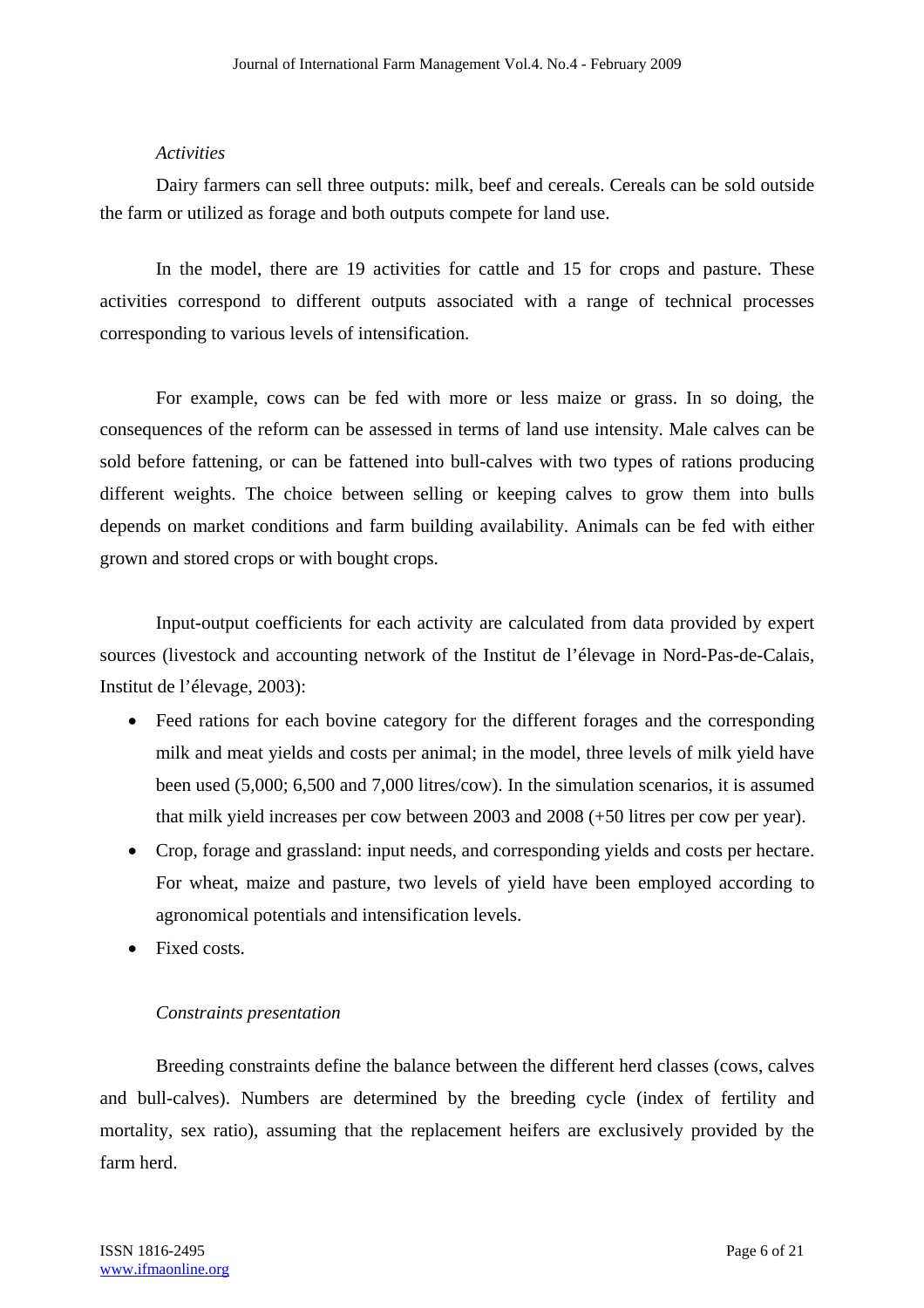In an annual planning perspective, land and building capacity are limited. The land resource is divided into two categories: arable *(Arland)* and non-arable land *(Nonarland)*. Nonarable land cannot be ploughed (permanent pasture) (equation 5). The proportion of non-arable land to total land *(Land)* is an exogenous parameter  $\varepsilon$  which varies according to the type of farm *j* and its location (equation 6).

$$
\sum_{c} X(c) \leq Arland + Nonarland
$$
 (Equation 5)

*Nonarland* =  $\varepsilon$ ,  $\times$  *Land* (Equation 6)

 The CAP regulations for dairy, crops and sugar beet provide additional constraints on the production function. Quotas can limit both milk and sugar beet supply. The quota system for dairying fixes an exogenous upper limit for the global milk supply from each farm, based on historical references called here *Milkquo* (equation 7). The sugar beet system consists of three types of quotas (A, B, C) linked to three decreasing prices. Only quota C is not supported by the CAP and sold at the world price. In the model, this system is simplified; a single quota constraint is employed representing the sum of quotas A and B, called here *Sugarquo,* with a mean price (equation 8). There is no sugar beet supplied under quota C in the model.

$$
\sum_{a} Kept(a) \times y_{m}(a) \leq Milkquo
$$
 (Equation 7)  

$$
\sum_{sb} X(Sb) \times y(Sb) \leq Sugarquo
$$
 (Equation 8)

*With X(Sb) : areas in Sugar beet, y(Sb): Sugar beet yield per hectare* 

After 2006 a fraction of the coupled premiums is decoupled and transferred into a Single Farm Payment (SFP). In this analysis, this payment includes:

- 75% of the crop compensatory payments
- 100% of the special premium for male cattle
- 60% of the slaughter premiums
- 100% of the dairy premium
- 100% of the extensification premium

 A decoupled payment for set-aside area is also introduced, whose amount is specific to each region, depending on historical yields (404 €/ha in Nord-Pas-de-Calais).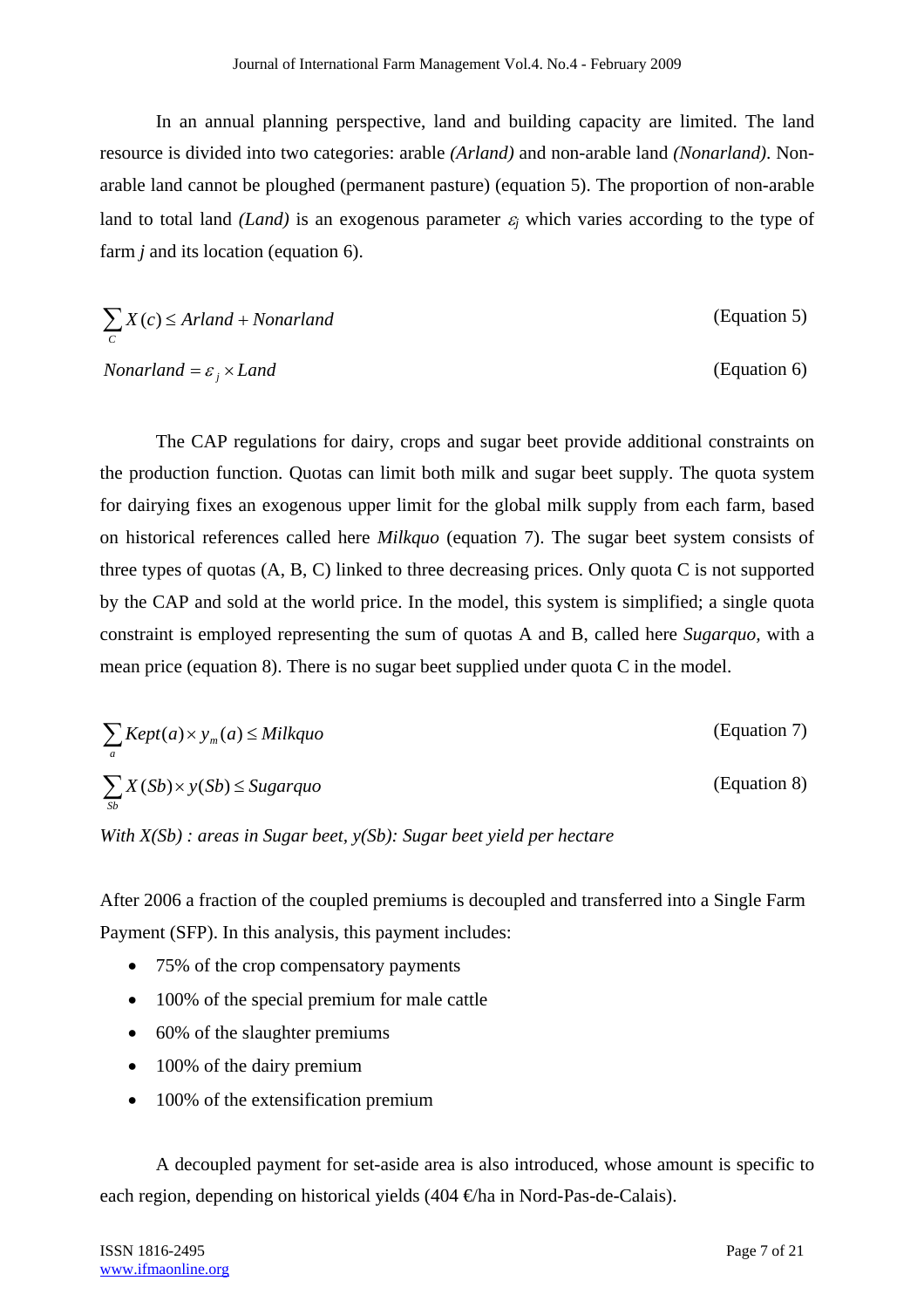The Single Payment doesn't include the specific supplementary payment for proteins. This and the other CAP subsidies, which are not decoupled, keep the same eligibility rules as before.

 The modulation of direct payments is considered through a systematic 5% (see the term *Modu* in equation 1) decrease of the total amount of CAP subsidies (see equations 2 to 4).

### **2- Case study of the Nord Pas de Calais dairy farms**

### *Three dairy farm types in Nord-Pas-de-Calais*

The technical data in the model is sourced from agronomical references for the three types of Nord-Pas-de-Calais region dairy farms: specialized dairy systems, grazing systems and mixed crop-livestock systems (table 1). Some of these farm types reflect different physical characteristics (notably soil and climate) but they differ in terms of outputs mix.

- In **grazing systems ("grazing")**, the maize area is less than 10% of the total forage area. These farms represent 9% of the dairy farms of the Nord-Pas-de-Calais region<sup>2</sup> and are located in the eastern and western parts of the region. This type is determined by exogenous factors. Grazing farms are located in pasture areas of the Nord-Pas-de-Calais, where arable crops can only be sown with difficulty. Moreover, the conversion towards arable farming has been getting increasingly difficult since 2003 because the EU requires each member state to maintain a minimum area of permanent pasture. Thus, in the "grazing" farm type, there is no arable land available and the intensification level for pasture is lower than in the two other types and, it is impossible to improve the level of intensification given the natural conditions. Consequently, the milk yield per cow remains low (under 5 000 litres/cow) compared to the other farm types which is a consequence of livestock feeding regimes with a low input of maize and cereals.
- In **specialized dairy systems ("specialized"),** more than 70% of the area is dedicated to forage (grassland and maize). These farmers can either sell calves or fatten bulls. They represent 25% of the region's dairy farms and are mainly located in the intermediate areas of the region, where the agronomic potential is low.
- **Mixed crop-livestock systems ("mixed")**, have a mean area of 3 ha of sugar beet quota. The forage area is less than 70% of the total area and maize constitutes more

<sup>&</sup>lt;sup>2</sup> Source: French general agricultural survey "RGA", 2000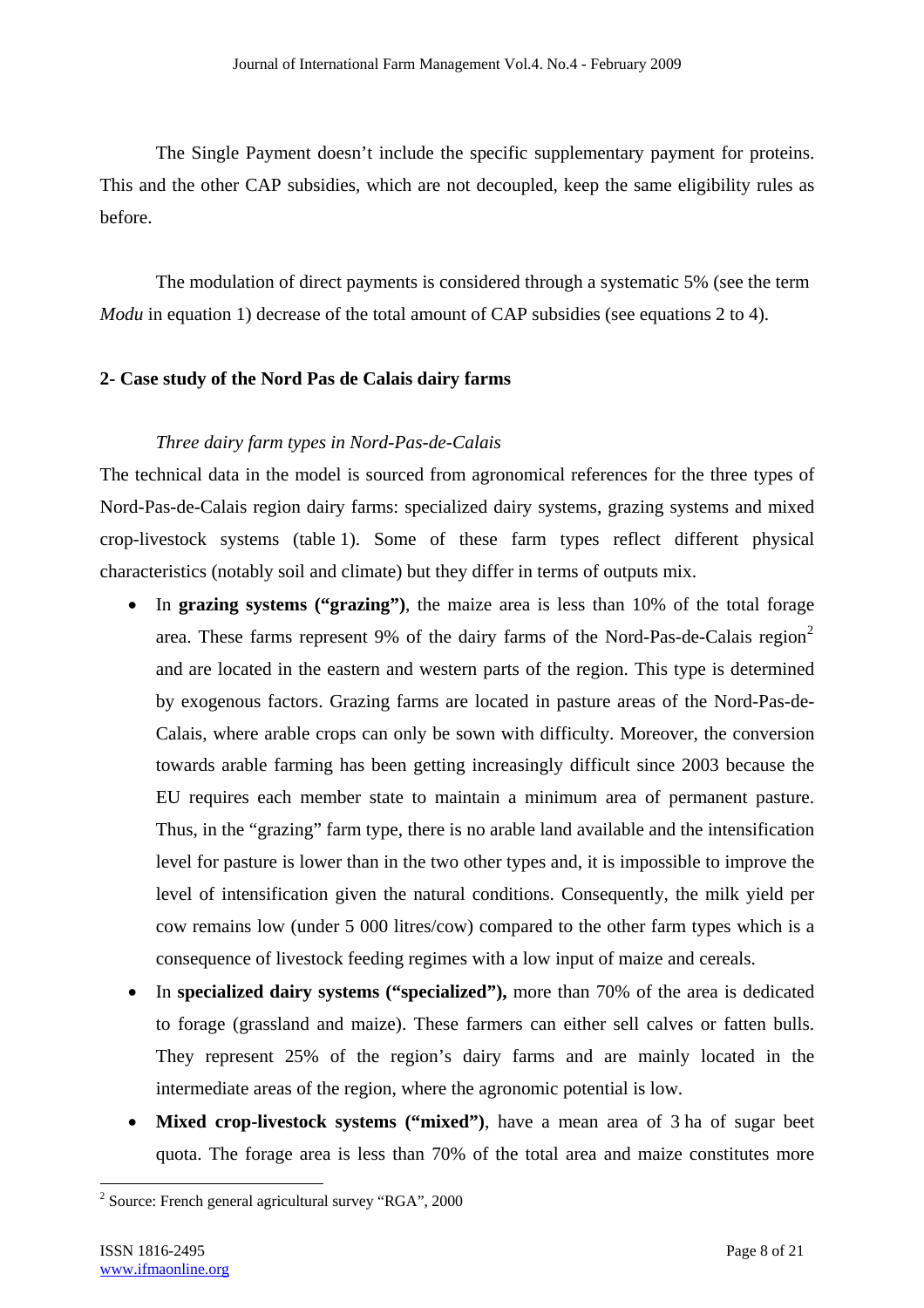than 10% of the forage area. The crop area frequently includes sugar beet, wheat, barley and peas. These farmers also can either sell calves or fatten bulls. These farms constitute 66% of the region's dairy farms and are mainly located in the central part of the region.

 Some "specialized" systems can, through extensification, become "grazing" systems but the contrary is not possible. The "specialized" and the "mixed" farms are located in areas with the same soil and climatic conditions, and can move from one to the other according to changes in relative prices and to the availability of sugar beet quota.

 The three farm types chosen here are a simplification of the dairy farm systems in Nord Pas de Calais. It is not assumed here that after CAP-MTR any different or innovative system will appear. What can be expected is that the proportion of farms in the different systems may change.

|                                  | <b>Grazing</b> | <b>Specialized</b> | <b>Mixed</b>   |
|----------------------------------|----------------|--------------------|----------------|
| <b>Main characteristics</b>      |                |                    |                |
| Milk Quota (litres)              | 210 500        | 238 000            | 260 000        |
| milk yield (litres /cow)         | 5 2 6 3        | 6 6 1 1            | 7027           |
| Cows (number)                    | 40             | 36                 | 37             |
| Total agricultural area (ha)     | 44.0           | 55.0               | 60.0           |
| Annual labor units               | $\overline{2}$ | $\overline{2}$     | $\overline{2}$ |
| Gross farm income $(\bigoplus$   | 27 791         | 38 577             | 45 911         |
| Cropping plan (ha)               |                |                    |                |
| Wheat1 (type 80 quintals /ha)    |                |                    | 17.0           |
| Wheat $2$ (type 70 quintals /ha) |                | 5.2                |                |
| Barley (type 80 quintals /ha)    |                |                    | 8.1            |
| Maize1 (type $11,5$ tons /ha)    |                |                    | 12.0           |
| Maize2 (type 10 tons /ha)        |                | 12.5               |                |
| Peas (type 110 quintals/ha)      |                |                    | 4.0            |
| <b>Sugar Beets</b>               |                |                    | 3.0            |
| Set aside area                   |                | 1.0                | 2.2            |
| <b>Grassland for Pasture</b>     | 25.7           | 24.0               | 11.2           |
| Grassland for Pasture+hay        | 18.2           | 12.3               | 2.5            |

 **Table 1: The three main dairy systems in Nord-Pas-de-Calais.** 

*Source: Institut de l'Elevage Nord-Picardie, 2003*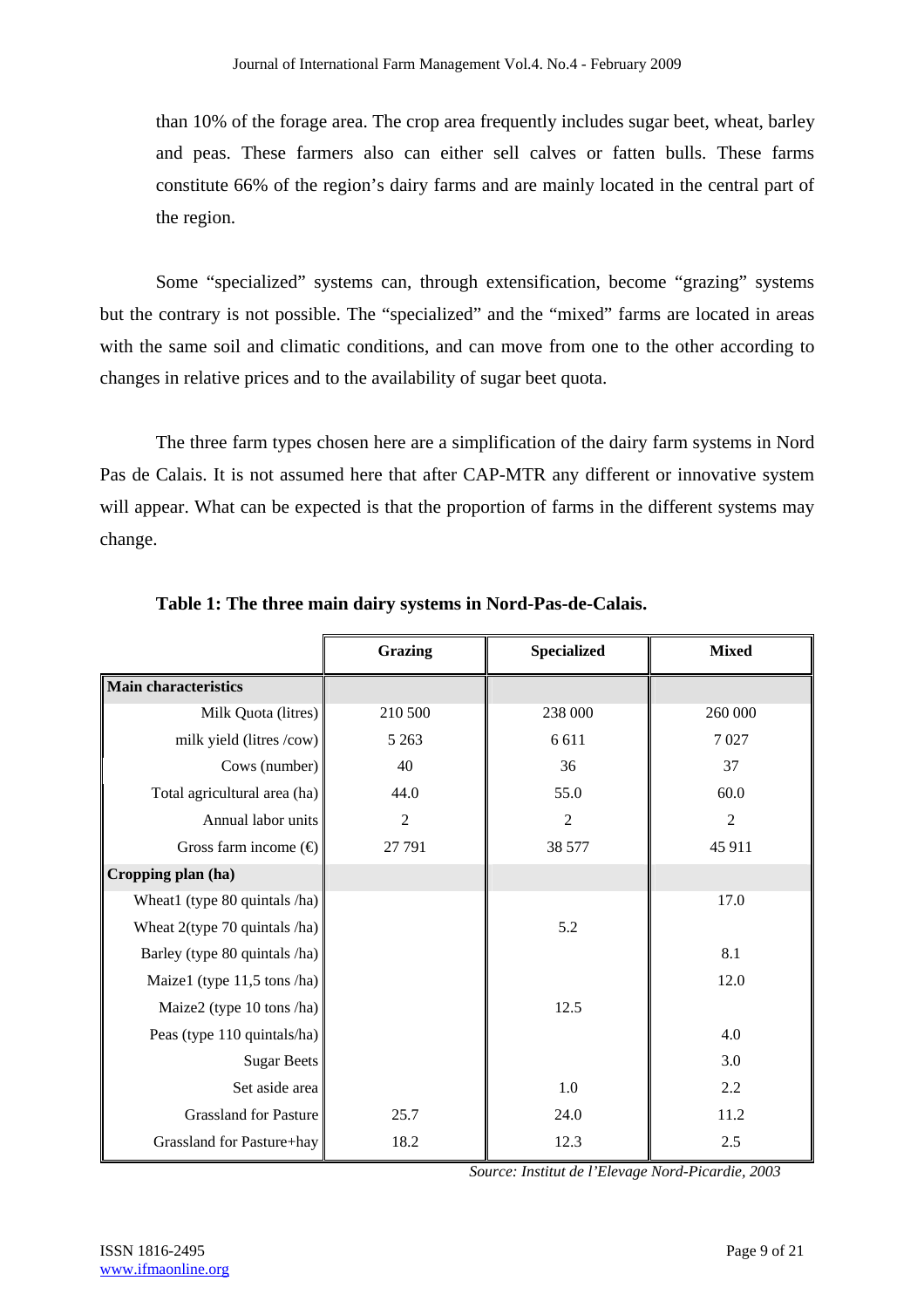### *Price and Policy assumptions*

 In this context, farmers are price takers and price hypotheses are given by the general equilibrium model analysis (Gohin, 2006). The baseline situation depicts prices and CAP hypotheses for the 2003 period. To analyze the effect of the CAP reform, we consider two scenarios in order to compare the projected situation in 2008, both with and without application of the mid-term review reform. The structural change (land and quota size increases) is exogenous. It is assumed that from 2003 to 2008 the trend towards increased mean farm size is the same as in the past, i.e. around +20% of extra-land in the three systems. A 1.5% increase per year in the milk quota is assumed, which is relevant considering the actual farm structural adjustment trend (Butault, Delame, 2006).

- **Scenario 1 2008 without CAP reform:** in the first scenario, the prices of cereals and sugar beet decrease  $(-5\%$  and  $-15\%$  respectively), while the prices of bovine meat and milk, along with the CAP subsidy scheme, remains the same as in 2003. For other products (peas) prices remain at 2003 levels (Table 2).
- **Scenario 2 2008 with reform:** in this scenario, output prices are decreased in the same way as in scenario 1 and the CAP subsidy scheme is changed to integrate the effect of CAP-MTR reform:
	- Milk price decrease (15 %) associated with a new dairy premium.
	- 1.5% milk quota increase
	- The remaining part of coupled payment (table 3),
	- Single Farm Payment (SFP), including the decoupled payment combined with set-aside,
	- The modulation principle (5%) (Table 4).

The conditionality measures are not integrated in either scenario.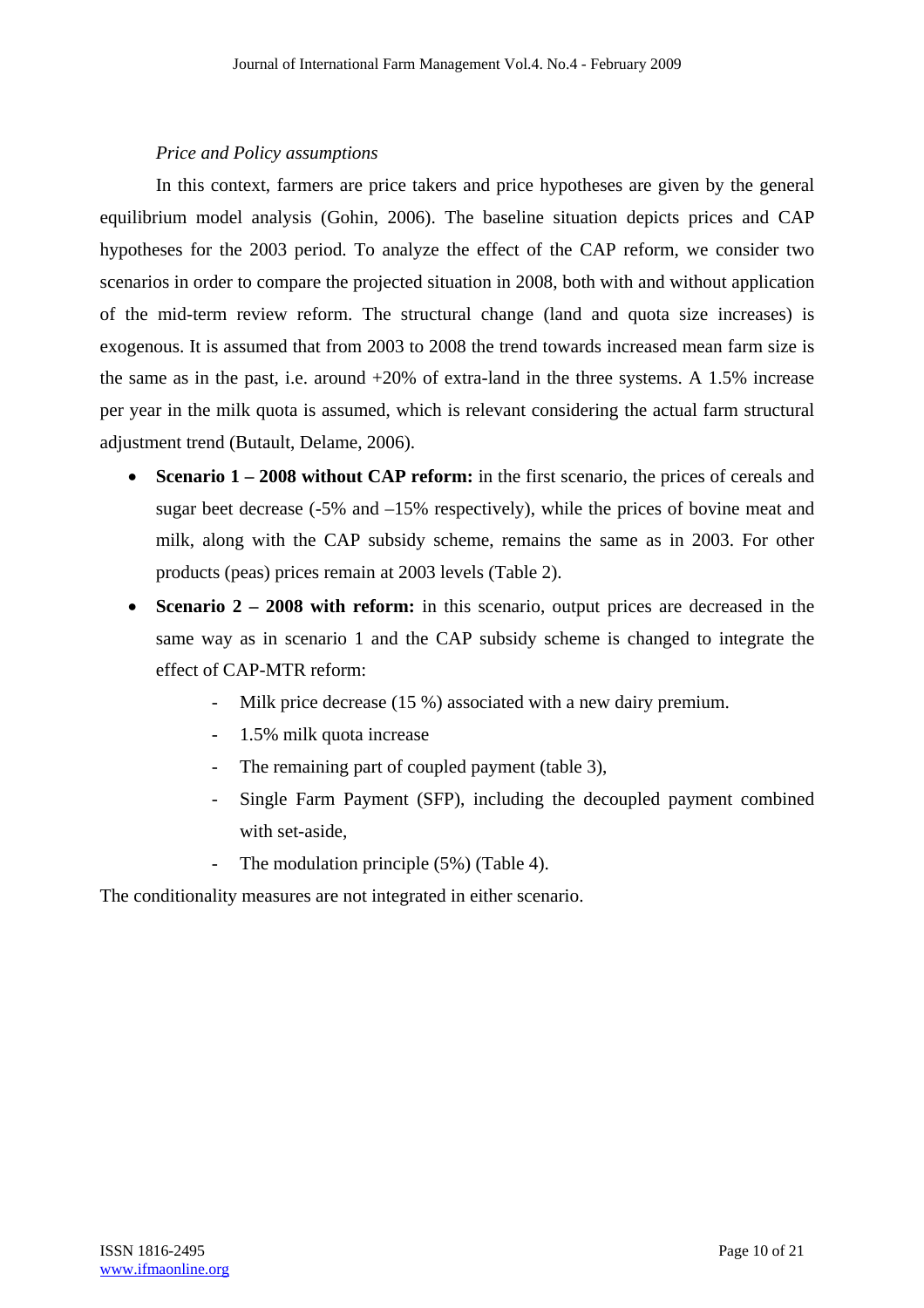## **Table 2: Price of the main agricultural goods in Nord-Pas de Calais in 2003 and assumptions for 2008.**

|                                 | Wheat<br>(€tonnes) | <b>Barley</b><br>$(\Theta t)$ | <b>Peas</b><br>(€t) | <b>Sugar Beet</b><br>$(\Theta t)$ | Milk<br>(€I) |
|---------------------------------|--------------------|-------------------------------|---------------------|-----------------------------------|--------------|
| <b>Baseline 2003</b>            | 95                 | 90                            | 110                 | 39.6                              | 0.31         |
| $2008$ Assumptions – scenario 1 | 90                 | 85                            | 110                 | 33.7                              | 0.31         |
| $2008$ Assumptions – scenario 2 | 90                 | 85                            | 110                 | 33.7                              | 0.22         |

*Source: Institut de l'Elevage, 2003*

# **Table 3: Assumptions concerning coupled payments.**

| <b>Coupled premiums</b>     | <b>Baseline 2003 and Scenario 1</b> | <b>Scenario 2 (2008)</b> |
|-----------------------------|-------------------------------------|--------------------------|
| Cereals                     | 404 €ha                             | 101 €ha                  |
| Set-aside                   | $404 \n∈$ ha                        | O                        |
| Supplementary for proteins  | 54 €ha                              | 54 €ha                   |
| Slaughter                   | $80 \in$ head                       | $32 \notin$ head         |
| Supplementary for slaughter | $18.29 \in \text{head}$             | O                        |
| Special pr. For Male Cattle | 149.50 € head                       | 0                        |
| Extensification premium     | $40 \in \text{head}$                | 0                        |

*Source: Institut de l'Elevage,2003*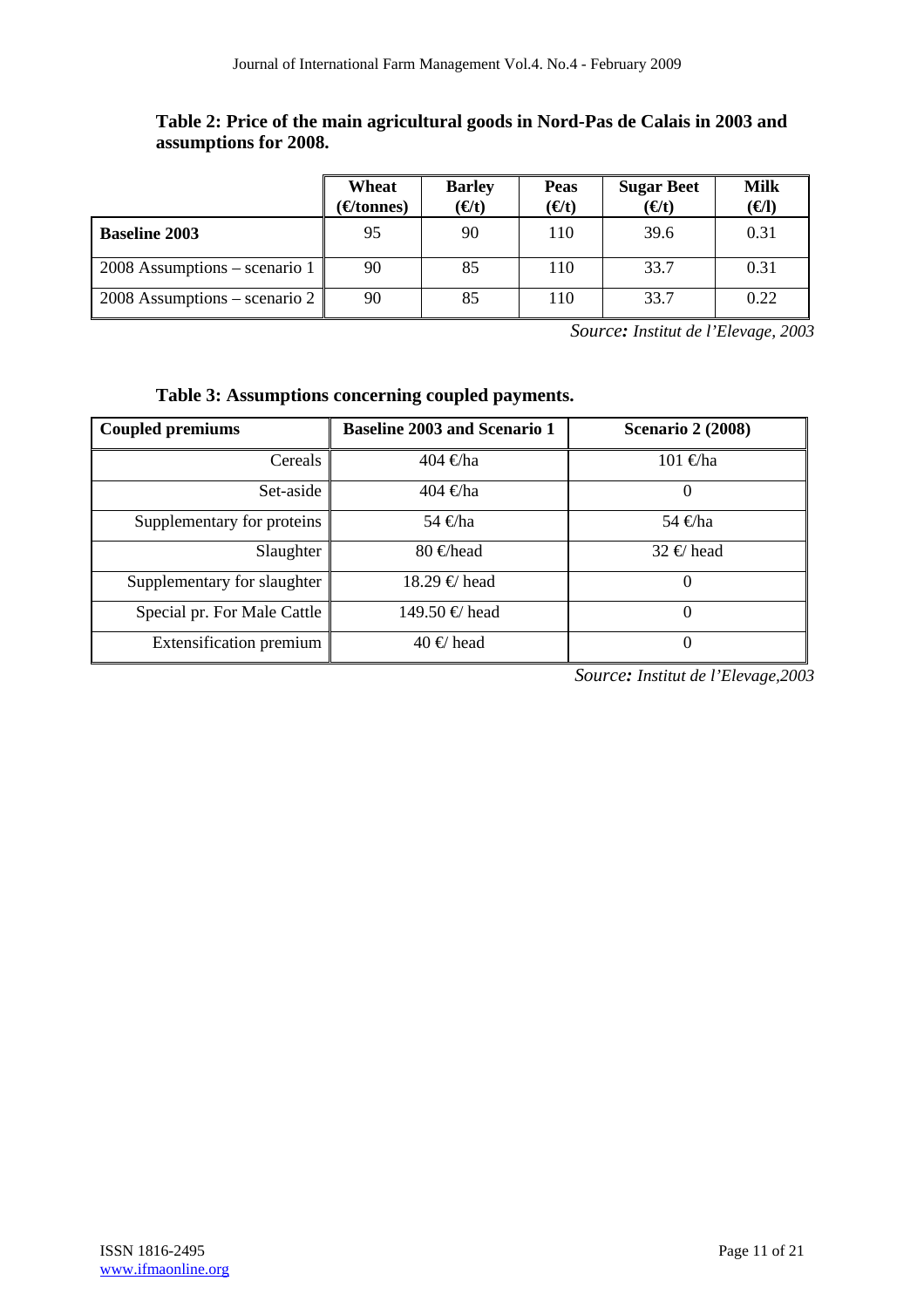| Table 4: Single Farm Payment (SFP) amount and modulation in Nord-Pas de |  |  |
|-------------------------------------------------------------------------|--|--|
| Calais according to farm type.                                          |  |  |

|                  |                  | <b>Set-Aside SFP</b> | <b>SFP</b>       |                    | <b>Total amount</b><br>of SFP |             |
|------------------|------------------|----------------------|------------------|--------------------|-------------------------------|-------------|
| <b>Farm type</b> | Quantity<br>(ha) | Amount<br>per ha     | Quantity<br>(ha) | Amount<br>per ha   |                               | (5%)        |
| Grazing          | $\boldsymbol{0}$ | 404 $\not\in$ ha     | 44               | 237 €ha            | $10440 \in$                   | $-386 \in$  |
| Specialized      |                  | 404 $\not\in$ ha     | 54               | 365 $\bigoplus$ ha | $20139 \in$                   | $-893 \in$  |
| Mixed            | 2.2              | $404 \oplus$ ha      | 54.8             | 409 $\bigoplus$ ha | $23301 \in$                   | $-1151 \in$ |

*Source: Institut de l'Elevage,2003*

### *The model evaluation*

 The model is calibrated to represent the average situation for the three main dairy farm types (reference to 2003 situation). Thus, it is important to ensure that the calibrated model provides an accurate simulation of current farming activity for the representative farm types. The key variables of interest in the validation process are: scale of the various farm activities (number of animals, percentage of crops and livestock, percentage of forage area to total area, etc.), income from all activities and total farm income.

 The model provides two sets of results: i) the primal solution: main characteristics of the farm (level of the output variables: areas, number of animals, quantities of goods sold…). ii) The dual solution: dual values of the limited production factors (land, quota). These values change with movement in relative prices and/or when the factors' availability changes. They reveal the rental value of land and quota, i.e. the opportunity from increasing the land area or quota size.

### **The primal solution**

 For the grazing farm, soil and climate limits the share of arable land in the total area. Accordingly, with the absence of maize in the feeding ration, milk productivity remains low. The farm modeled, considering the technical limits, is very close to the observed one (table 5).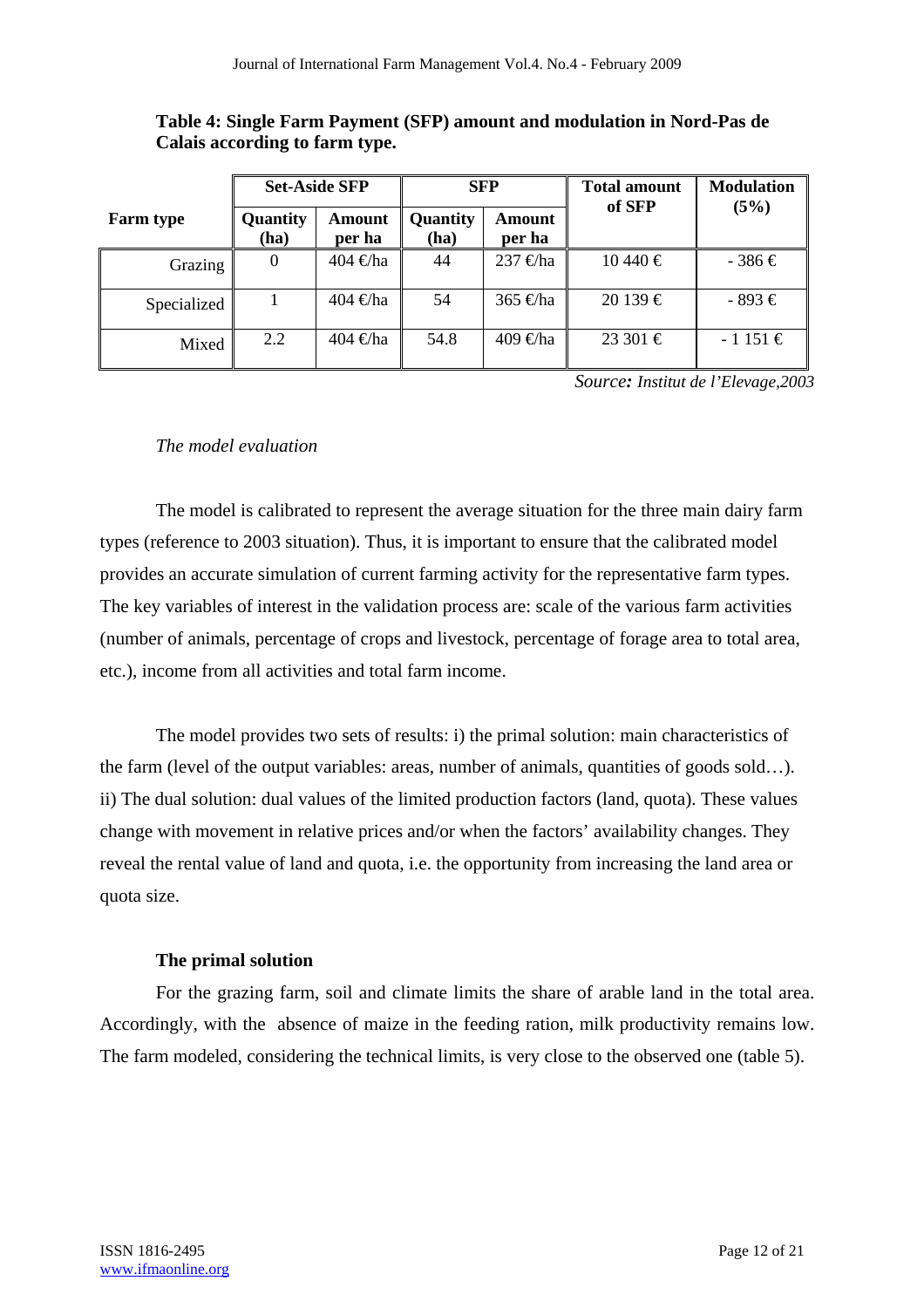For the "specialized" farm type, the maximum yield is 70 quintals/ha for wheat and  $10 \text{ tons}^3$ /ha for forage maize. There is no sugar beet quota available. Thus, the main activities are dairying with bull-fattening. The milk yield is under 7,000 litres/cow due to limited genetics. Considering these constraints the model provides a solution very close to the observed farm (Table 5).

 For the "mixed" farms in the region, the model predicts some bull-fattening (Table 5). In reality, due to labor constraints, higher cereal areas (+8 ha) would be preferred to bullfattening. Since the model result is consistent with the technical capacities of dairy farm systems in this region, it is kept as the baseline farm.

|                               | <b>Grazing farm</b> |                  | <b>Specialized farm</b> |                  | <b>Mixed farm</b> |                 |
|-------------------------------|---------------------|------------------|-------------------------|------------------|-------------------|-----------------|
|                               | <b>Observed</b>     | $\Delta$ Modeled | <b>Observed</b>         | $\Delta$ Modeled | <b>Observed</b>   | <b>ΔModeled</b> |
| Number of Cows                | 40                  | 0                | 36                      | 0                | 37                | $\bf{0}$        |
| Cropping plan (ha)            |                     |                  |                         |                  |                   |                 |
| Wheat1 (type $80q/ha$ )       |                     |                  |                         |                  | 17.0              | $-5$            |
| Wheat $2$ (type 70 q /ha)     |                     |                  | 5.2                     | $+3,4$           |                   |                 |
| Barley (type 80 q /ha)        |                     |                  |                         |                  | 8.1               | $-2,3$          |
| Maize1 (type $11,5$ tons /ha) |                     |                  |                         |                  | 12.0              | $-3$            |
| Maize2 (type $10$ tons /ha)   |                     |                  | 12.5                    | 12.1             |                   | $+3.6$          |
| Peas (type $110$ q/ha)        |                     |                  |                         |                  | $\overline{4}$    | $-1,1$          |
| <b>Grassland for Pasture</b>  | 25.7                | $\bf{0}$         | 24.0                    | $-1,9$           | 11.2              | $+4,7$          |
| Grassland for Pasture+hay     | 18.2                | $+0,2$           | 12.3                    | $-1,5$           | 2.5               | $+3,2$          |

 **Table 5: Main differences between real farm types and modeled farms characteristics (baseline).** 

### **The dual solution**

In the region, within each farm-type, there is variability in dairy quota and land areas. The dual value determines the worth of additional land and/or quota. In order to test the sensitivity of the model to the land and quota size assumptions, the dual values of both are assessed for a range around the mean value for each. In this sensitivity analysis, milk quota varies between 150 000 and 300 000 litres per farm. It is important to note that labor is not considered as a constraint (the farm size, land and quota are assumed to increase with constant labor availability).

<sup>&</sup>lt;sup>3</sup> dry matter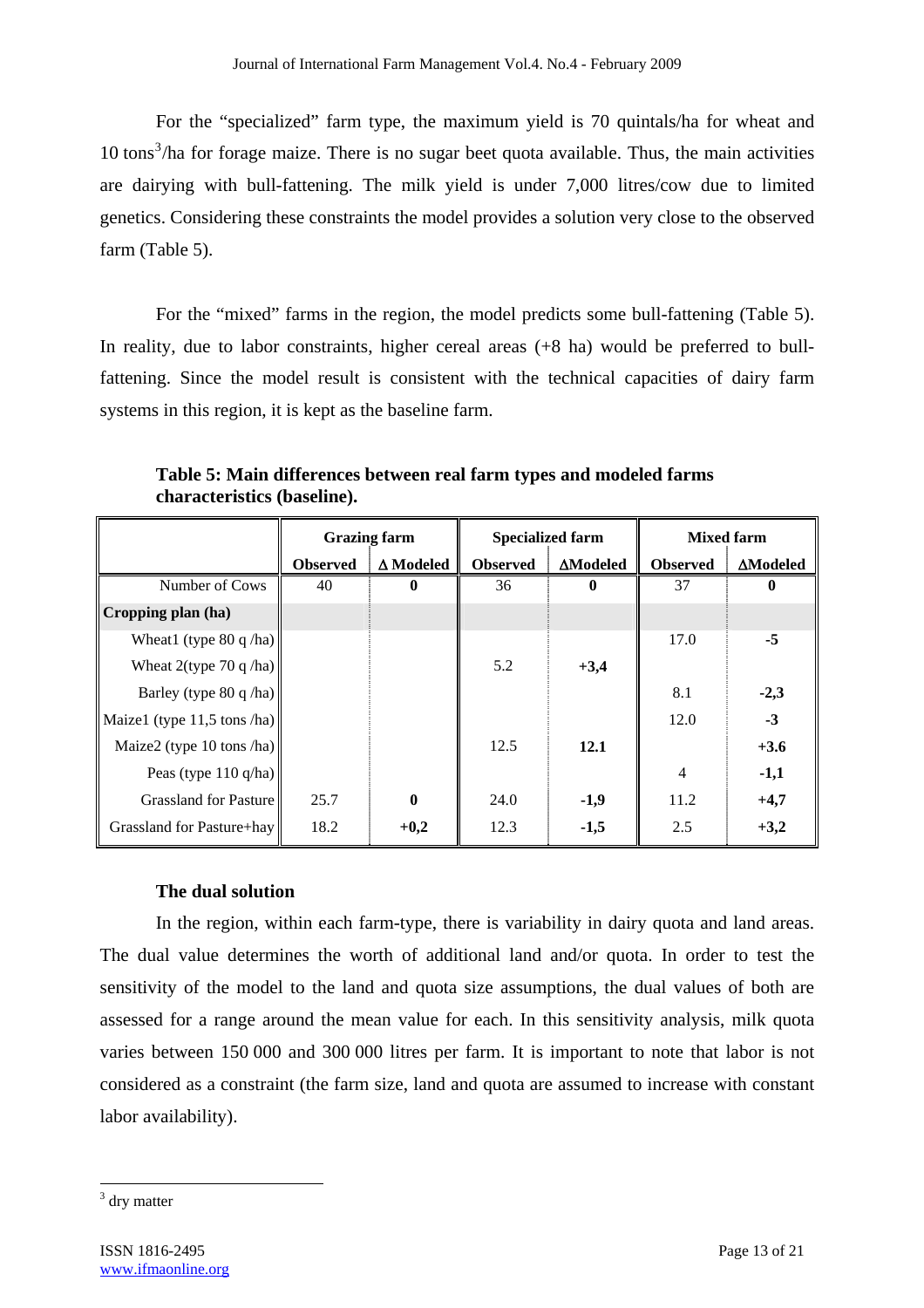|                                                | Grazing | <b>Specialized</b> | <b>Mixed</b> |
|------------------------------------------------|---------|--------------------|--------------|
| Milk Quota (litres)                            | 210 500 | 238 000            | 260 000      |
| Total agricultural area (ha)                   | 44.0    | 55.0               | 60.0         |
| Agricultural area dual value $(\epsilon / ha)$ | 342     | 333                | 238          |
| Quota dual value ( $\epsilon$ /liter)          | 0.10    | 0.15               | 0.16         |

 **Table 6: Dual value of quota and agricultural area in the different farm types.** 

 **Quota dual:** For the "grazing" type, if the quota is under 170 000 litres, the dual value demonstrates a strong opportunity to increase the milk production but when the quota increases to more than 238 000 litres, the dual value is zero because the quota cannot be fulfilled, given the limited Total Agricultural Area (44 ha, exclusively pasture) and the milk production capacity (fixed costs). For the "specialized" and "mixed" types, the dual values of milk quota are very close (table 6). The "mixed" type has a slightly higher dual value since the milk productivity capacity is higher (7 000 l/cow compared with 6 500 l/cow) in accordance with a higher intensification level.

Land dual: the "grazing" type farm, located in grazing areas (arable crops not possible) has the highest dual value (342  $\epsilon$ ) has until 58 ha). However, grazing activities in mixed-crop areas have a negative opportunity cost since they do not appear in the solution of "specialized" and "mixed farm" models. So this high opportunity cost of land in grazing areas only applies to those areas and cannot be compared to arable areas. If grazing farmers want to increase their milk quota at the margin, they need to acquire more land. This explains the high opportunity cost for those farms. But given their milk quota (210 500 l) there is no point in increasing the land area above 58 ha. This is not the case for the two other systems, where the land dual value over 70 ha is positive.

The dual value for "specialized" (333€ha) is higher than that for "mixed" (238€ha) which explains the higher land availability in mixed farms compared to specialized ones (60ha *versus* 55ha). It is also explained by the decreasing marginal cost of land when that increases in the absence of economies of scale.

 The sensitivity analysis shows the potential structural growth of the different farm types considering the technology and natural resource constraints (availability of arable area or not).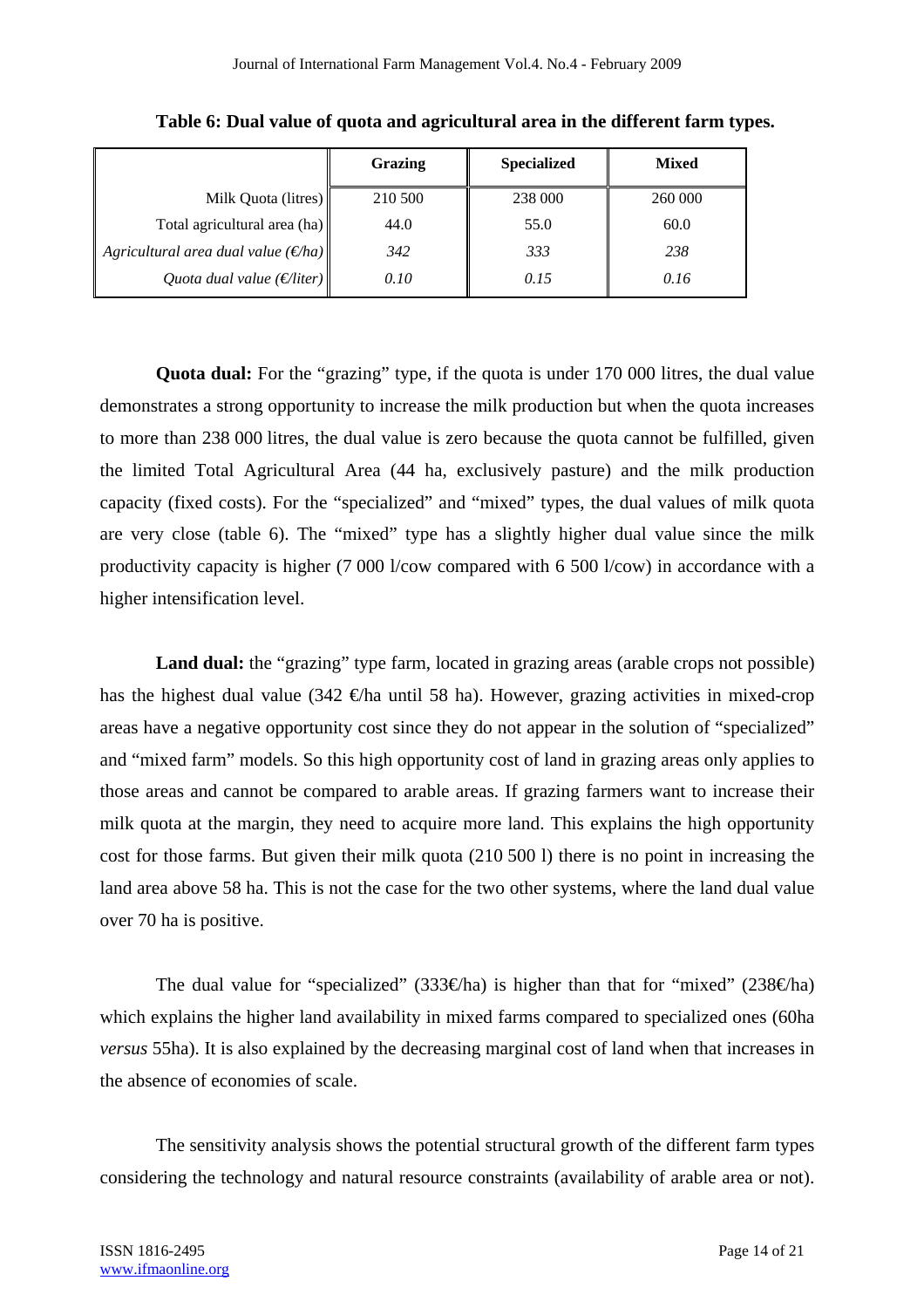This growth is limited for grazing systems due to physical reasons (notably soil capacities) while it is important for both specialized and mixed farms. Thus, in the case of opportunities to buy additional quota only the "specialized" and the "mixed" systems have a real possibility of increasing milk production through intensification.

### **3- Effects of policy scenarios**

 The scenarios (2008 without and with the reform) can influence, in different ways, the net margin and output choices. These changes are analyzed by the primal optimization solution for each farm-type and each scenario. Changes to dual land and quota values will then be presented.

### *A weak impact on the farms' income and on the outputs combination*

 The net margin (in euros) increases in 2008 compared to 2003 for the three farm types and for each scenario, (with or without reform). This is due to the structural change assumption: the continued increase in the total agricultural area, accompanied by the rise in milk quota between 2003 and 2008. But, comparing the results of the two scenarios, it is clear that the impact of reform on the net margin is negative. With the 15 % milk price decrease, the difference between the net margins, both with and without the reform, is particularly large in the "specialized" and "grazing" systems. The observed income changes in the different farm types are consistent with their initial level of specialization, considering that technological change is a uniform increase in dairy productivity observed in all systems.

 Decoupling does not induce real changes from the initial situation in the terms of cropping plan. Nevertheless, a key feature of the reform is the evolution of the bull fattening activity in the dairy systems in accordance with the decoupling of the "bull premium". The results on this specific point are contrasted. This decoupling leads to a decrease in this activity in mixed farms only. Consequently, a substitution occurs between forage areas and arable areas dedicated to the cash crops<sup>4</sup>.

 Finally, following the reform, farmers can receive the decoupled fraction of the subsidies without producing. In our framework, the changes in their production choices are

<sup>&</sup>lt;sup>4</sup> A sensitivity analysis on milk price has been done. It shows that the decrease in bull fattening is unchanged if the milk price decrease is lower (-10%) or grower (+20%). So, the changes observed in the bull fattening activity result from a direct effect of the decoupling of specific bull fattening premium.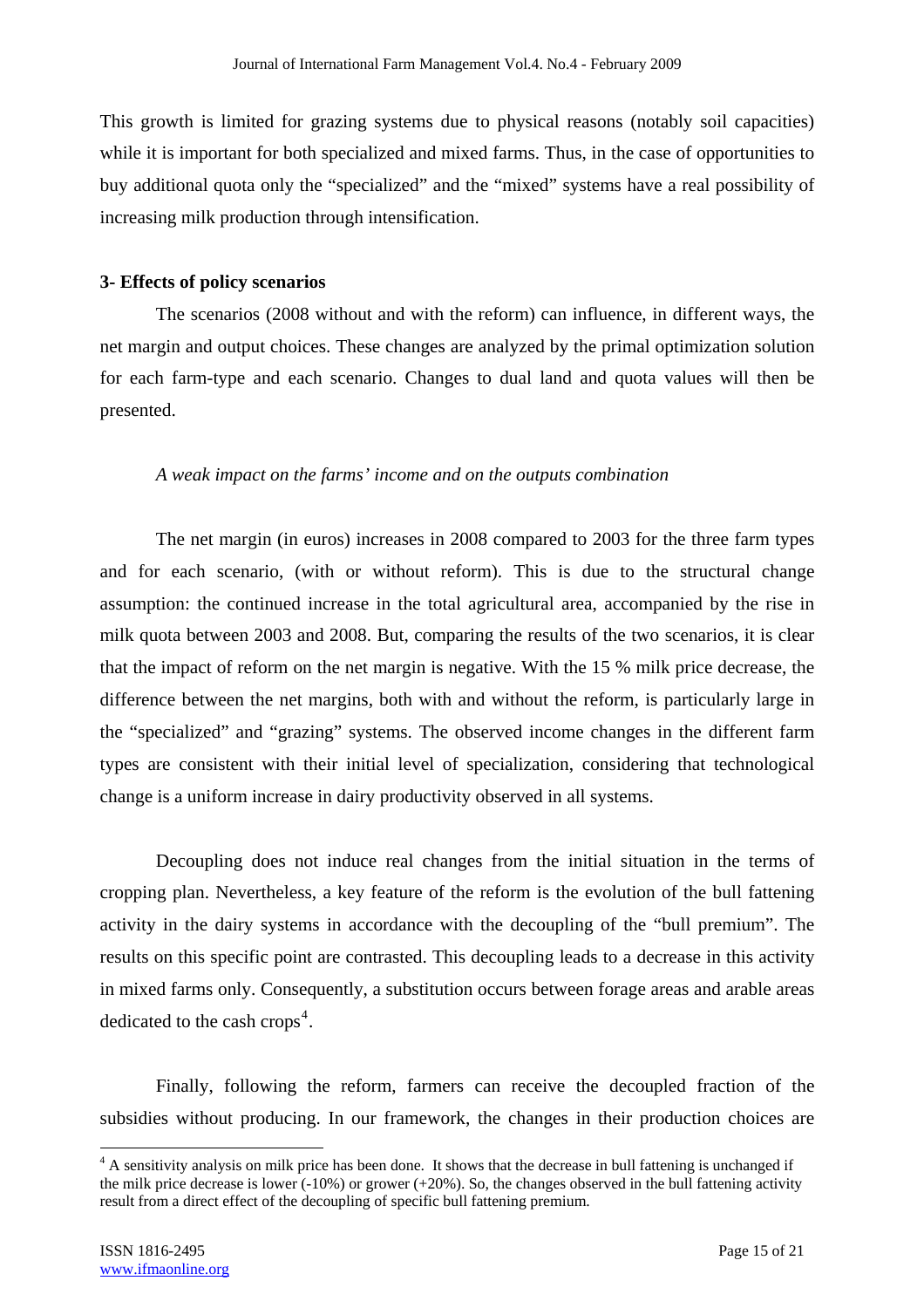marginal (mainly due to the basic assumptions of the model, particularly as non-agricultural uses are not proposed in the model) but they show important results. The decoupling of the special premium for bull calves decreases bull calf fattening and induces a substitution between sales of bovine males and cereals. This incentive should be reinforced, in the mixed system, by the observed increase in cereal prices during the second semester of 2007. The reduction in beef finishing operation has also been shown with similar models and simulations in the UK (Revell and Oglethorpe, 2003).

### *The impact of the CAP-MTR on land dual values*

 The main consequence of the CAP-MTR policy reform is the change in relative prices among the different outputs traditionally supplied by dairy farms, which impacts on land and dairy quota shadow prices.

 The reform changes the dual values of land for all dairy farms in comparison with the baseline scenario and with changes without reform. In 2003, both grazing and specialized systems had high dual land values but this was lower in mixed farms. In 2008, without reform, assuming a mean structural change in each farm type of 20% increase in quota plus land dimensions, the hierarchy between the different systems is not modified. However, the difference between the specialized and the grazing farms is wider (Figure 1). Specialized farms are still encouraged to increase their size, while the interest decreases for grazing farms.

 Conversely, in 2008 with reform, the trend in land dual values is different in the three systems (Figure 1). Thus, the reform decreases the land dual value in the grazing farms but increases it in the two other farm types. This result is due to different and cumulative effects. Firstly, the milk price decrease induces, for all farms, a lower dual value for dairy production compared with cereal supply. Unfortunately, in the agronomic context of grazing farms, profitable cereal production with large yields is not possible. Secondly, the decoupling of the special premium for bull calves, through the reform, diminishes the interest in "meat diversification" for all dairy farms. Since in grazing farms, it is the only possible diversification apart from milk, the dual value of land is more dramatically reduced. Thirdly, the Single Farm Payment is different across farm types since it is calculated on past situations: this also explain the different land dual values between farms due to the fact that decoupled payments are linked to eligible hectares (table 4: 237  $\oplus$ ha for grazing, 365  $\oplus$ ha for specialized, 409  $\oplus$ ha for mixed).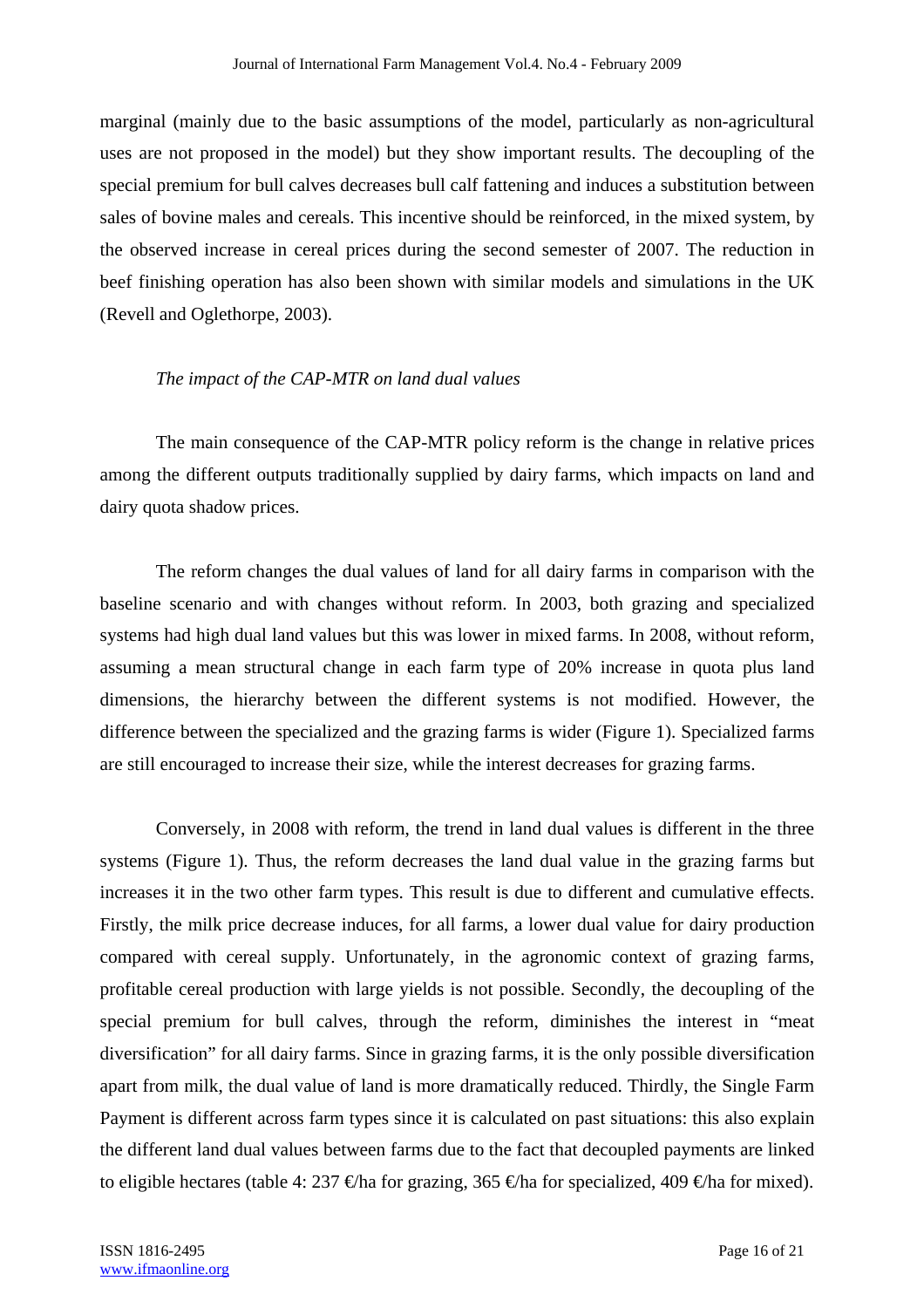

 **Figure 1. Land dual value (€ per hectare).** 

 These results show that in the Nord Pas de Calais region, with returns from the reform, specialized farms will have the greatest incentive to acquire land in comparison with other systems. Additionally, there is a real risk of land retirement in grazing regions in the absence of more lucrative alternatives than dairy production, unless ovine or suckler cows herds are enhanced. Those trends are confirmed by the observed land price in the different farming areas of the Nord Pas de Calais. In grazing regions like "Thiérache", the change in the observed non arable land price was small between 2004 and 2006 (+15%, similar to the mean rise in land price in France, for this period<sup>5</sup>). This relative stability is consistent with the simulation we made before and after reform (decrease of land dual value). On the contrary, in mixed regions like "Termois", the change in land price between 2004 and 2006 was huge (+103%, Agreste, 2006) and consistent with the increase in land dual values simulated with the model.

 $<sup>5</sup>$  In France, the urbanization process contributes to the global increase in rural and agricultural land prices.</sup>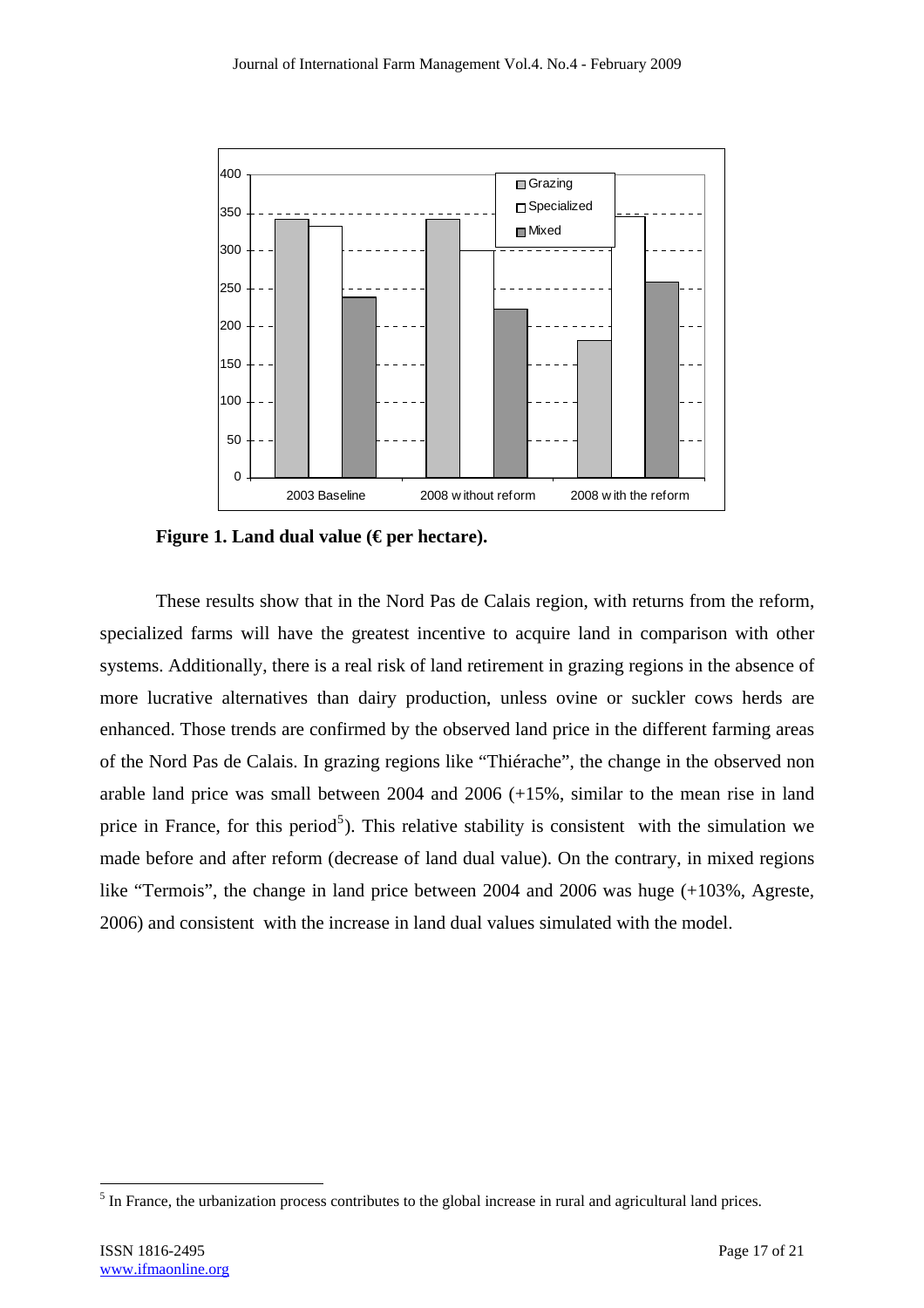### *Impact of the CAP-MTR on quota dual values*

 The milk quota dual values show the opportunity for farms to increase their milk supply (Figure 2). Firstly, dual values are positive after the reform for all three farm types: this confirms that all farms fulfilled their quota. In comparison with the 2003 baseline, however, the milk quota dual values decrease for all farm types. This is a direct effect of the milk price decrease and of the quota expansion assumptions which are accompanied by additional fixed costs (cost of new farm buildings) which tend to reduce the dual value of quota by circa  $0.07 \in$ per litre for all farms. The financial ability to enlarge livestock buildings is thus a principal issue for future dairy production in this region.



Figure 2. Milk quota dual value (€ per litre).

 Up until now, comparing the dual values of milk quota across farm types, it appears that mixed farms have the highest values after the reform. The relative decrease in quota duals, however, is lowest for grazing farms, which are less penalized (in relative terms) by the reform. This could mean grazing areas become more competitive in the future for acquisition of quota (even if their structural enlargement is limited and the land dual value sharply diminished).

 The difference after reform, between the quota dual values of the specialized and the mixed farms, implies that milk supply is slightly less discouraged in mixed systems than in specialized ones. These results are consistent with our framework, but other activities such as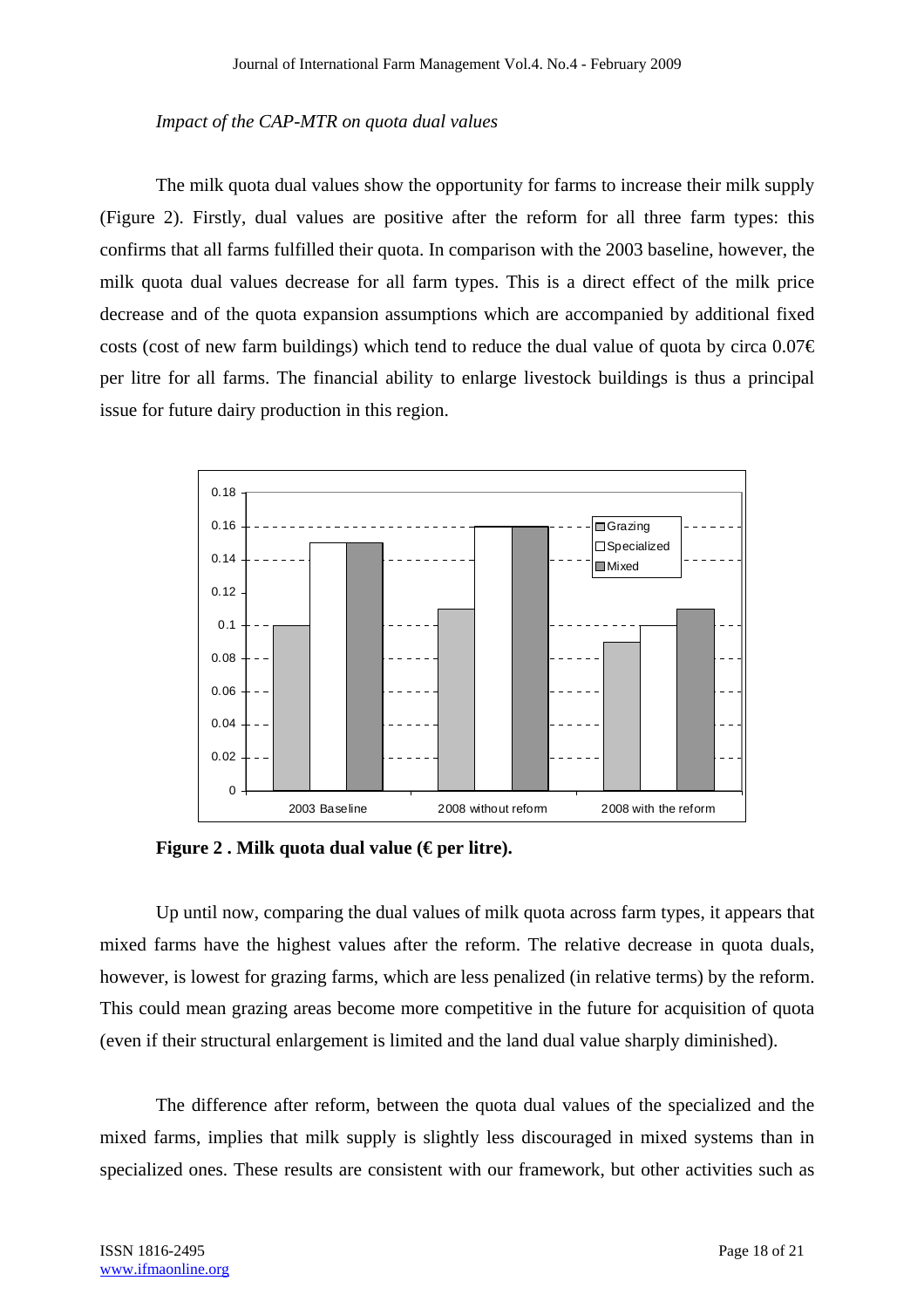suckler cows or ovine herds could have been introduced in order to test more precisely the extensification of livestock activities.

### **4- Conclusion**

 The impact of the CAP-MTR on the dairy sector in 2008 is tested with a mathematical programming model based on three farm types in the Nord Pas de Calais assuming an exogenous structural change for all farms between 2003 and 2008<sup>6</sup>. The bovine meat and protein crop prices are assumed to be stable during this period, while cereal prices decrease (- 5%). The comparison of two scenarios - with and without reform - shows that the milk compensation premium, beginning in 2005, does not compensate for the 15% milk price decrease. The farm net margin decrease is, however, compensated in all three cases if the farms are enlarged.

 An important issue following the reform is the impact of decoupling the bovine premium for bull fattening for meat on dairy farms. The simulations show that bull fattening is discouraged only in "mixed systems" while sharply increased (and extensified) in the other ones. In comparison with bull fattening, selling cereals is more competitive. Overall, the level of farm intensification (notably through livestock stocking density) is not diminished after reform. A key finding of our analysis is the prices after the reform, of the dual values for both land and dairy quotas according to farm specialization. An important result is that the difference in dairy quota rent across different farm types decreases following the reform. This result must be considered from the perspective of the disappearance of the European dairy quota system because price stability is linked to the continuing existence of dairy and sugar beet quotas. On this specific point, the CAP-MTR is a transition towards the phasing out of the dairy quota system.

 We do not obtain the same result if we consider the effect of the CAP-MTR on the land dual values across different farm types. The CAP-MTR increases the land dual values for specialized and mixed farms. It decreases it for the grazing ones, so this reform directly affects the position of different farm types on the land market. According to this result, we can expect

<sup>&</sup>lt;sup>6</sup> According to the past, we assume for dairy farms in the region: +4% increase of land and quota availability per year.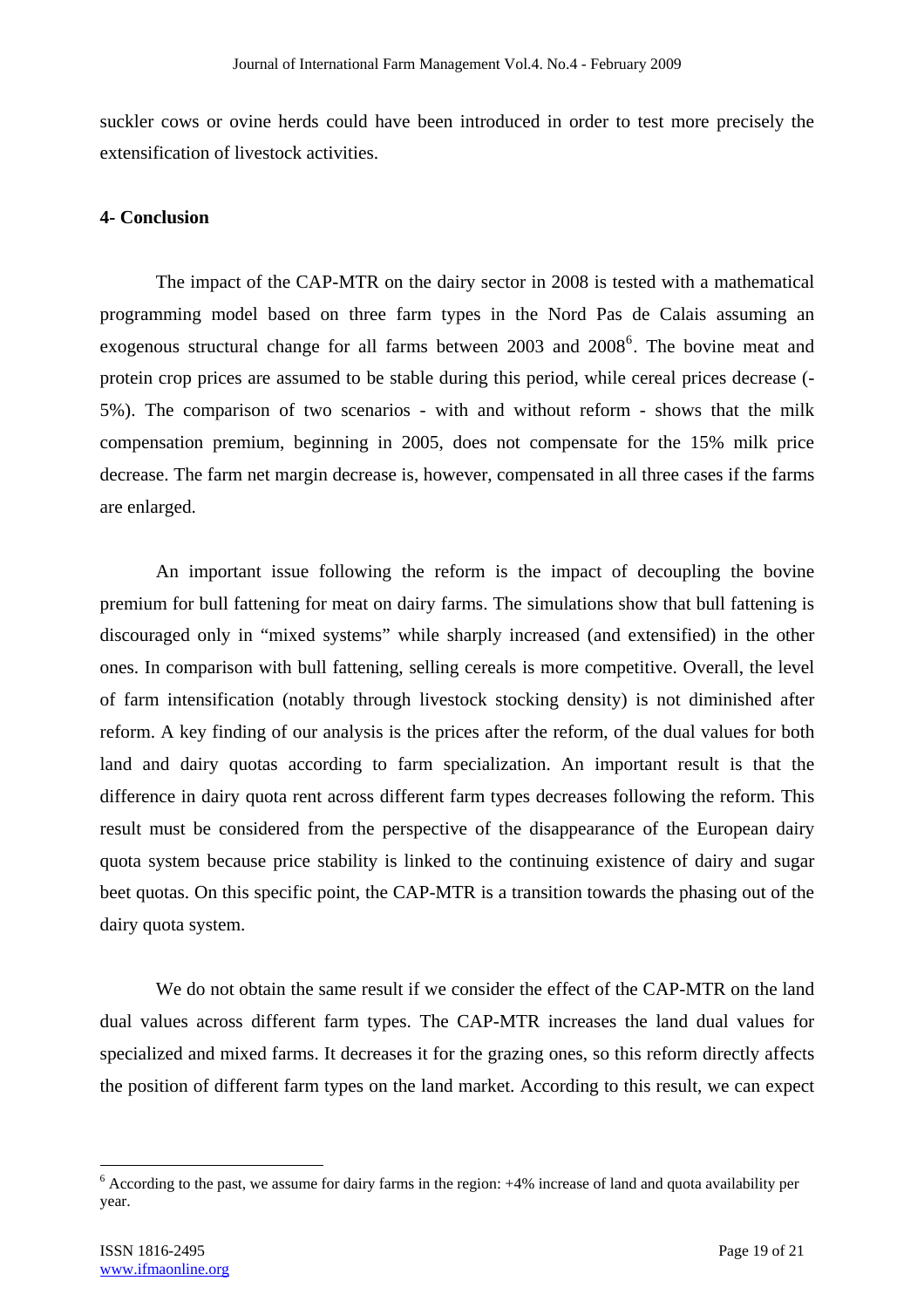that in France, the relationship between the land market and the manner of transferring Single Farm Payments will be a key issue in dairying regions.

### **Bibliography**

- AGRESTE (2006), Le panorama n° 45 SRISE Nord Pas-de-Calais SRISE Picardie
- BUTAULT, J.P., DELAME, N. (2006), Concentration de la production agricole et croissance des exploitations. *Economie et statistique*, n° 390, pp.47–64.
- COLMAN, D., (ed.) (2002), Phasing out milk quotas in the EU, Main Report to Defra, Scottish Executive (Environmental and rural affairs department), National Assembly for Wales (Agriculture Department) and department of agriculture and rural affairs, Northern Ireland, Center for Agriculture, Food and Resource Economics, School of Economics studies, University of Manchester, April 2002, http://statistics.defra.gov.uk/esg/reports/milkquota/default.asp
- CROSSON P., O'KIELY P., O'MARA F.P., WALLACE M., (2006), The development of a mathematical model to investigate Irish beef production systems, *Agricultural Systems* 89, 349-370
- FAPRI-IRELAND (2000), The modelling undertaken by the FAPRI Ireland partnership, TEAGASC, Dublin, http://www.fapriireland.teagasc.ie/fapri/index.htm
- FLICHMAN G., JACQUET F. (2003), Le couplage des modèles agronomiques et économiques : intérêt pour l'analyse des politiques, Cahiers d'Economie et de Sociologie Rurales, n°67
- HECKELEI T., BRITZ W. (2005), Models based on positive mathematical programming: state of the art and further extensions, in Arfini (2005), Modelling agricultural policies ; state of the art and new challenges, proceedings of the 89th European Seminar of EAAE
- GOHIN A. **(**2006) Assessing CAP Reform: Sensitivity of Modelling Decoupled Policies, *Journal of Agricultural Economics*, September 2006, v. 57, iss. 3, pp. 415-40
- INSTITUT DE L'ELEVAGE (2003) L'élevage bovin et ovin du Nord-Pas-de-Calais. Typologie régionale quantifiée des systèmes bovins lait, bovin viande et ovin viande. Avril. 33p
- INSTITUT DE L'ELEVAGE, (2003), « Réforme de la PAC, le compromis de Luxembourg de juin 2003, enjeux et premières analyses », le dossier Economie de l'élevage, numéro spécial, n°329, novembre